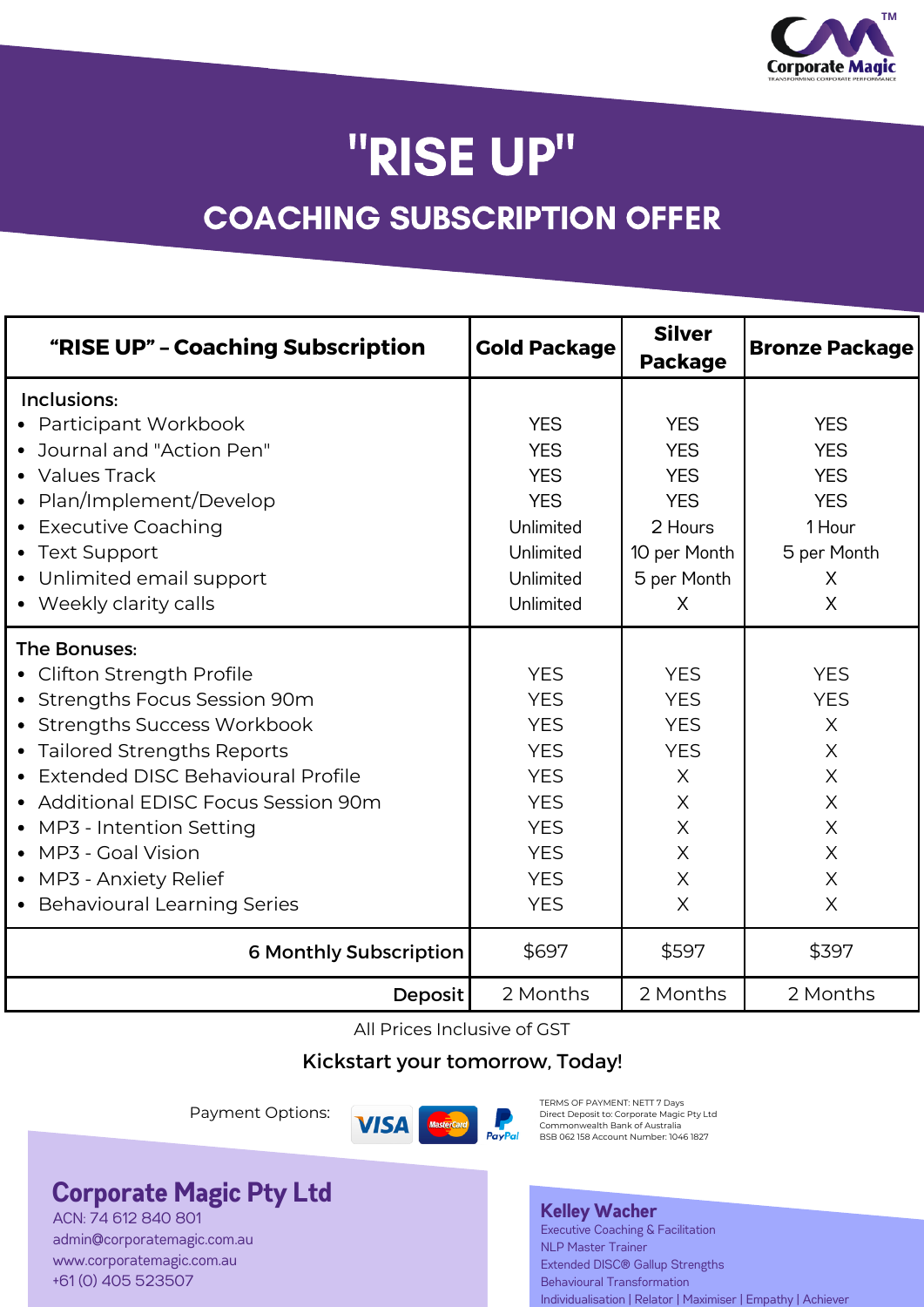

#### **Client Testimonials**



When I made the decision to start working with a coach, I did so with a very clear picture in mind regarding whom that person needed to be and what they would help me achieve. I had come to a point in my career where I was comfortable but unchallenged, where I knew there was more I could be achieving but risked losing the courage to go out and make that happen. The responsibilities and demands regarding my family were also changing, freeing up responsibilities and opening up opportunities. I, therefore, needed a coach who would push me to set bold goals and take action to make it happen. But what I didn't realise is that I actually needed a coach who would take the time to really understand who I was and where I had come from- my successes

and failures, my joys and despairs, my aspirations and limiting beliefs, my passions and assassins. What I also didn't realise is that I needed to understand these things about myself..... Through our coaching sessions, Kelley helped me understand who I was, and that I have what I need to create the career and future that I want. She challenged my thinking, helped me re-write my past, and cheered me on as I set and achieved new goals. It has been an emotional and powerful partnership and I couldn't have asked for a more caring and committed coach than Kel.

**Robyn Reilly**- Director Learning and Capability Strategy

Kelley's coaching has made an incredible difference in my leadership development. Kelley took the time to research my business and the industry it serves and tailored various role-play exercises to make them more relevant. Whether the sessions were face-to-face, online or in a group situation, Kelley was able to keep me focused on the content and ensured that I fully understood the processes. The areas covered were specific to my needs and the result has increased productivity within my business and has taken me from a manager to a leader. I would highly recommend that you contact Kelley to discuss how she can help you achieve your career and business goals.

**Neil Balsom** - Hydraulink Australia PTY Ltd

Kelley has been a multiple Mentor on the Travel Industry Mentor Programme. Every Mentee Kelley has worked with have come out of the programme with a clearer vision and goals to work towards. Kelley has been an exceptional Mentor and has all the skills to help anyone grow and learn. I would highly recommend Kelley as a coach, Mentor or trainer and cant wait for her to be mentoring again through TIME soon.

#### Penny Spencer - Managing Director - Spencer Group of Companies

Kelley has an innate and genuine desire to see people succeed. I was fortunate to have had Kelley as my TIME program mentor. I always looked forward to each meeting with "dynamo" Kelley. She asks great questions, creates vulnerability unmasking limiting beliefs and delves deep into challenges, values, purpose and goals. All of my goals and desired outcomes were achieved through the coaching and mentoring program I undertook with Kelley. I would absolutely hands down recommend Kelley for training or coaching. She's a genuine and passionate professional with a truckload of experience and talent to deliver impactful results. It's really clear having worked with Kelley, that her success, is in your success and she gives everything to see you achieve this.

#### **Belinda Montgomery-** Director - The Sales Hive

Kelley is a fantastic coach, she is insightful as well as asking the hard questions when needed. I would recommend anyone who wants to optimise their and theirs team's performance to engage with Kelley and watch the magic happen!

**Beth Roberts** - Managing Director KLS Martin

### **Corporate Magic ™**

Kelley Wacher [Kelley@corporatemagic.com.au](mailto:Kelley@corporatemagic.com.au) [www.corporatemagic.com.au](http://www.corporatemagic.com.au/) +61 (0) 405 523507